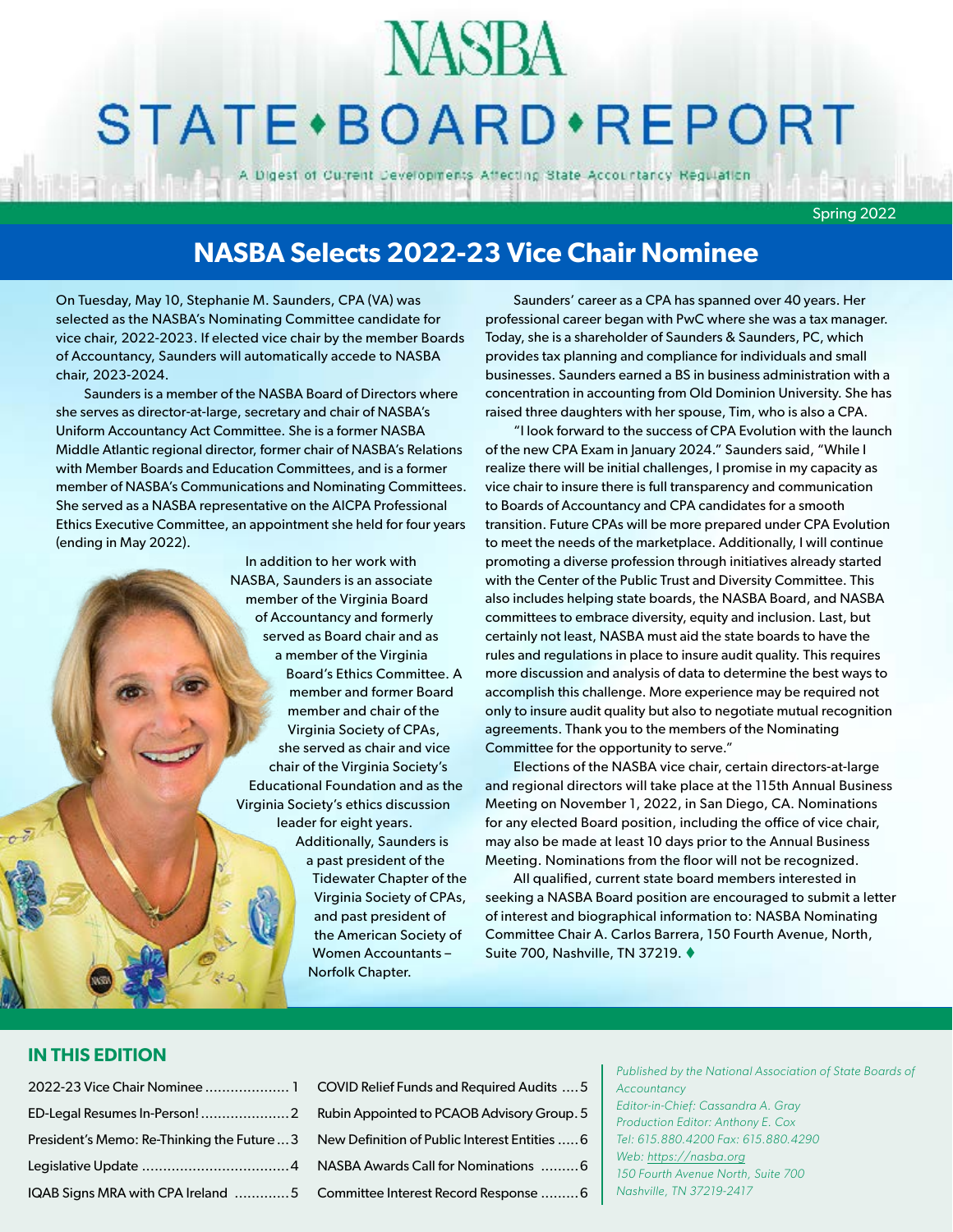#### <span id="page-1-0"></span>**ED-Legal Resumes In-Person!**

After nearly three years of hosting virtual meetings, NASBA resumed its in-person conferences by hosting the 40th Annual Conference for Executive Directors and Board Staff and the 27th Annual Conference for Board of Accountancy Legal Counsel, April 25-27, in Clearwater Beach, FL.

Held concurrently, the conferences serve as an opportunity for state board staff, state society executives and state board legal counsel to gather and discuss emerging topics impacting Boards of Accountancy and the regulation of the accounting profession.

A total of 114 representatives from 37 jurisdictions attended the Executive Directors Conference with an additional 45 attending virtually. The Legal Counsel Conference attracted 35 representatives from 17 jurisdictions and 19 virtual attendees. Keeping the health and safety of staff and stakeholders top of mind, in-person attendance was limited to individuals who have received their COVID-19 vaccination.

New to this year's Executive Directors Conference agenda was

the opportunity for attendees to participate in a session introducing NASBA Products and Services. Additional topics of discussion included Social Media Impact and the Use of the CPA Title, History of 150 Hours and CPA Pipeline and Examination updates.

Legal Counsel Conference goers participated in dialogue on Immediate Temporary Suspensions, Antitrust Law and Professional Regulation, Rethinking Enforcement and Firm Names. Administrative Law Judge, Lynne A. Quimby-Pennock and Assistant Attorney General Rachelle Munson, both of Florida, also shared legal insights during their View from the Bench of an Administrative Law Judge session.

Attendees from both conferences also received an update on the state of NASBA as shared by NASBA Chair W. Michael Fritz and NASBA President and CEO Ken Bishop.

Conference organizers and attendees were pleased with the execution and outcome of both conferences and hope to continue the in-person format moving forward.  $\blacklozenge$ 



**Kent Absec, Chair, NASBA Executive Directors Committee, leads the conference.**



**Colleen Conrad updates attendees on the CPA Examination and the changes ahead.**



**Meeting attendees are excited for the 40th Annual Conference for Executive Directors and Board Staff and the 27th Annual Conference for Board of Accountancy Legal Counsel.**



**Jeannine Birmingham of the Alabama Society of CPAs welcomes attendees.**



**The concurrent conferences were the first in-person gatherings to be held for NASBA's membership since a three-year hiatus due to the COVID-19 pandemic. NASBA is pleased to bring back this format and hopes to continue for future meetings and conferences.**



**To kick-off the meeting, attendees participate in an ice-breaker of getting to know each other after the long pause due to the COVID-19 pandemic.** 



**Ken Bishop reports to the attendees on trending issues and topics.** 



**Rachelle Munson presents during the Conference for BOA Legal Counsel.**

#### **2 NASBA State Board Report /Spring 2022**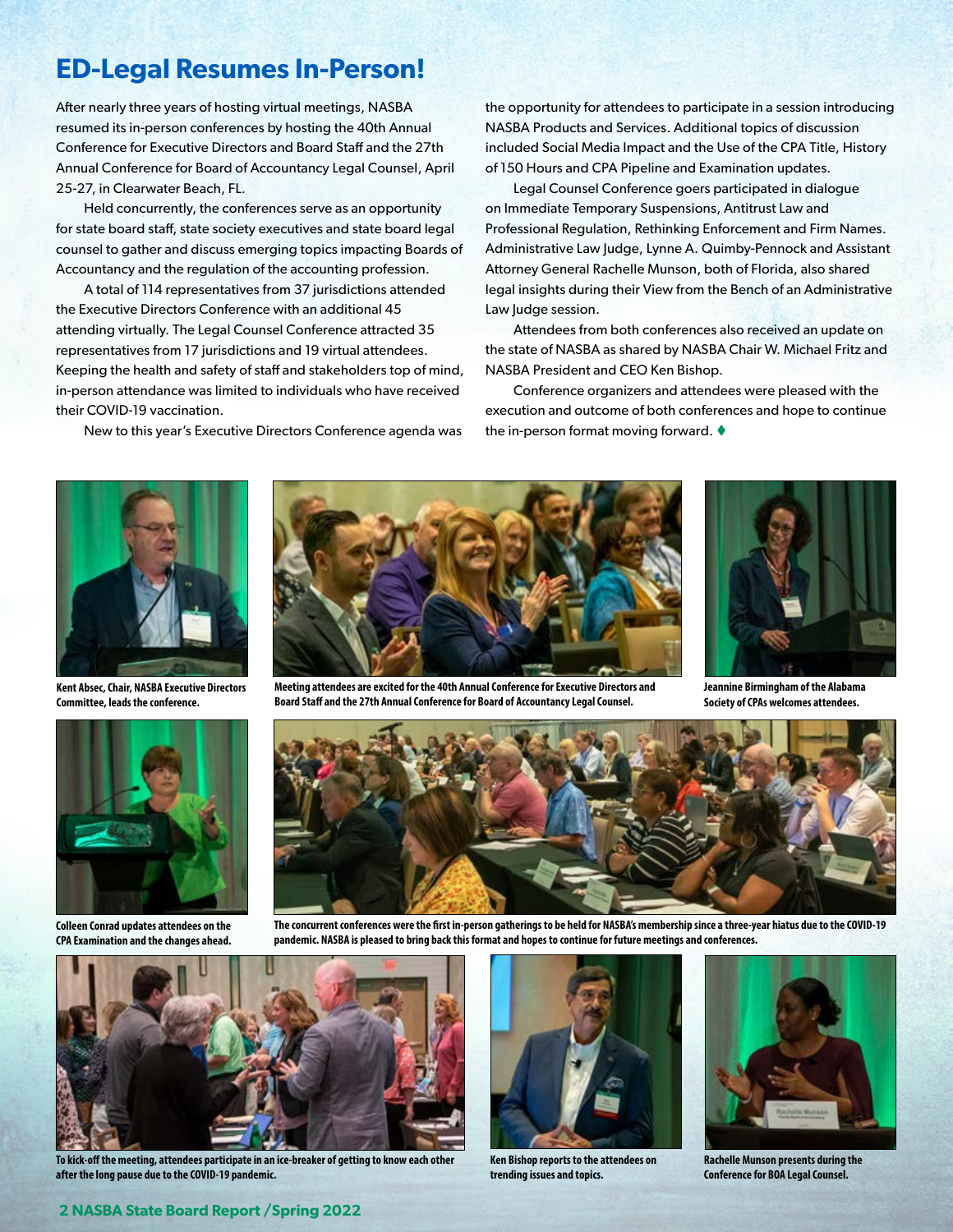# PRESIDENT'S MEMO

#### **Re-Thinking the Future**

If there has been a common theme to most of the conversations I have had across the country this year, it is a recognition that while change is inevitable, there has been a significant amplification (or at least an enhanced recognition) of change over the past couple of years. NASBA, like any other association or business, is impacted by unanticipated changes brought on, in large part, because of the Coronavirus pandemic.

While the pandemic has certainly been the catalyst for changing the way we work and live, other causes including inflation, changes in staff expectations, and other stimuli are having a pronounced impact on what I describe as human behavior.

We have spoken and written volumes regarding the "pipeline" issue. Some elements of the decreasing numbers of CPA candidates are well outside our ability to control or remedy. As an example, according to the U.S. Census Bureau, the number of U.S. births has been declining every year since 2008 (except 2014). In the two decades from 1999 and 2019, the number of daily births declined an average of nearly 0.40 percent a year. The pace of decline nearly doubled between 2010 and 2019, when the number of daily births dropped on average 0.96 percent a year. However, the decrease has dramatically increased since the pandemic with nearly a 7.6 percent decrease in U.S. births in 2020 as compared to 2019, an example of human behavior impact.

I am not trying to bore you with statistics, but it is important to understand the decreasing number of CPA candidates correlates to the decreasing number of college students, which continues to fall because of declining birthrates for over a decade.

A more recent phenomena (also likely impacted by COVID-19) is even more challenging. According to the National Student Clearinghouse Research Center, high schoolers applying to colleges, year over year, fell by 3.6 percent in fall 2020 and by 3.1 percent in fall 2021. Total undergraduate enrollment declined 6.6 percent from fall 2019 to fall 2021, representing a loss of just over a million students. While the shrinking demographic is part of the loss, the behavior, and the numbers of high school graduates deciding to join the work force versus attending colleges continues to grow.

It is critical that as we develop strategies for increasing the number of candidates seeking to become CPAs, we must truly grasp all elements of the obstacles we face and create strategies that make sense. NASBA and State Boards of Accountancy have the primary responsibility to attract and maintain an adequate number of practicing CPA licensees to serve the needs of the public we protect. The demographic data illustrates the challenges we face, but also is indicative of our need to focus on the opportunities we can leverage.

As an example, each year there are thousands of graduates of accounting programs across the country who never sit for the CPA Examination. Another cohort of graduates initially sit for the CPA Examination but do not complete the process of passing four parts. There are lots of reasons why both occur that we need to better understand.

NASBA is currently working to mine candidate data to ascertain the numbers and identities of candidates who began but did not finish the CPA Examination process, so that we can develop strategies to encourage candidates to complete and/or reenter the

Examination pipeline. In our discussions with Boards of Accountancy, State CPA Societies and the AICPA, we all agree that we need to do more to promote and encourage high school students to consider a CPA career. This activity is much more natural to AICPA and State CPA Societies, but we all need to be in harmony with this effort.

We are aware that colleges and universities, particularly professors, play a key role in promoting the profession. Some professors have encouraged students to sit of the CPA Examination and have nurtured the prospect and value of becoming a CPA, while others have taken the position of being neutral as to the ultimate decisions of their students. They too need to think differently about their approach.

As is the case with almost every issue, bucks get passed and blame is placed on others, in this case, on the regulatory processes. I often hear that the primary cause of the decrease in CPA Examination candidates is the 150-hour requirement, or that the application process is too difficult or restrictive and that the cost of the CPA Examination is too high, and the pass rate is too low. While every step of the process is open to review and change, surveys indicate that the Examination and licensure requirements are not the cause of decreasing numbers of candidates.

That being said, we should be looking for new opportunities to make the process more attractive. One idea, which is gaining momentum, is the increased allowance of a high-quality internship for college credit that gives students cost savings, experience, and career opportunities. While most states allow limited internship college credit, there is little uniformity across the states. Some states, such as New Jersey, have begun exploring this opportunity, and the AICPA has recently announced the consideration of a national program. We explored the idea with state board executive directors at their recent annual conference and discussions on the enhancement of internships was well received.

As I have laid out, there are controllable and non-controllable factors we must consider. We also cannot ignore the 'elephant in the room,' which is the fact that starting salaries for CPAs have not kept up with other professions and academic degrees. Also, work life balance for new CPAs remains an issue.

Bottom line is that we all have to participate in determining solutions. Demographics have changed,

expectations have changed, and there is increased competition for the best and brightest talent. We must rethink the future!

Be safe and healthy, my friends.

*Semper ad meliora (Always toward better things).*

on L. Bolop

*— Ken L. Bishop, President & CEO*

Ö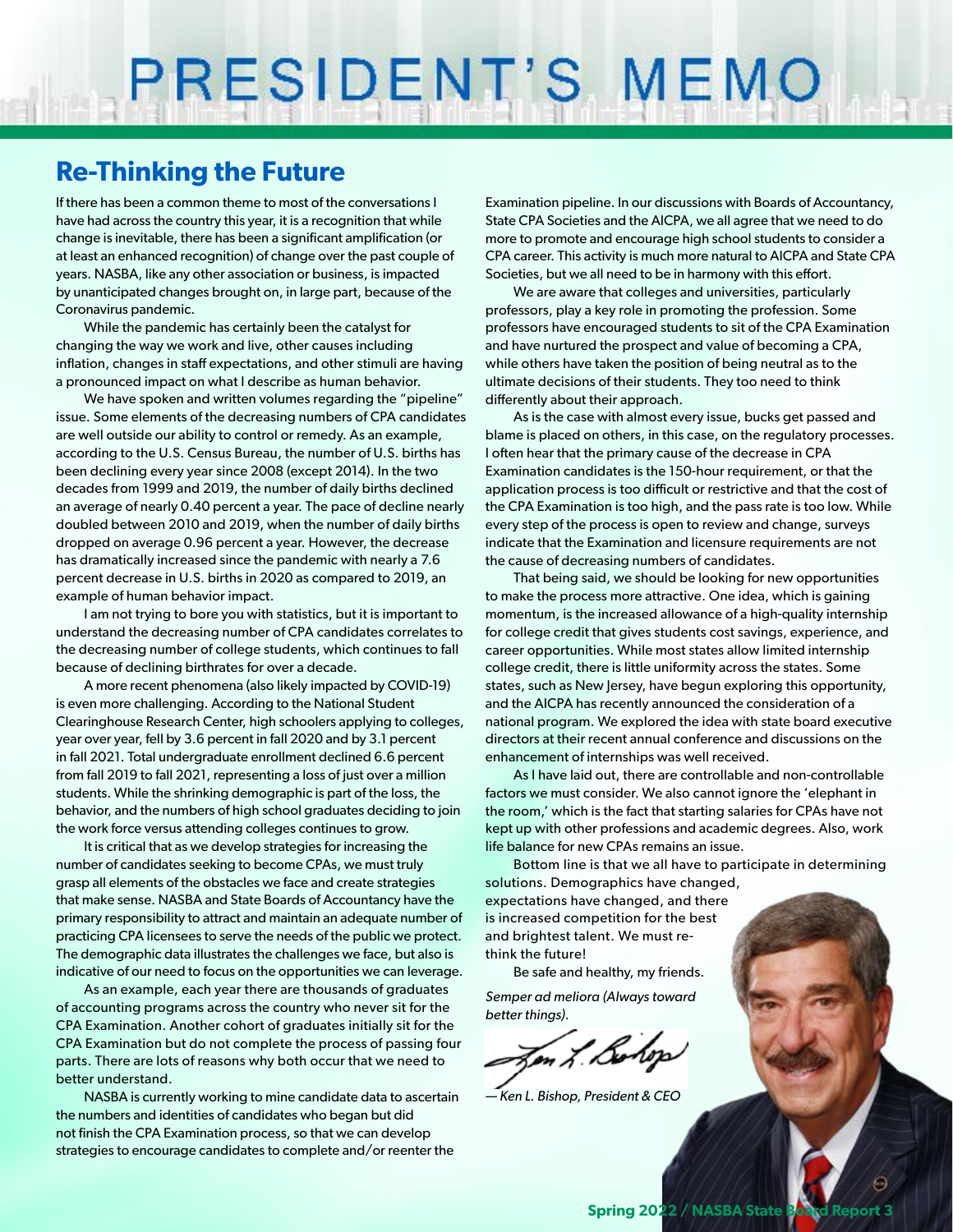### <span id="page-3-0"></span>**LEGISLATIVE UPDATE:** Don't Assume – Constantly Educate and Reinforce!

The desirability of uniformity among accountancy jurisdictions is recognized in the Uniform Accountancy Act (UAA), which has created and refined systems to provide for: mobility, peer review, continuing professional education requirements, non-CPA ownership, CPE Reciprocity and the ease for reciprocal licensure in almost all 50 states, territories, and the District of Columbia—all while protecting the health, safety, and welfare of the public.

This system is built upon a statutory foundation providing for the examination and licensure of members of the profession, the regulation of their professional conduct, and predicated upon jurisdictions adopting substantially equivalent requirements as set forth in the UAA in each of the 55 jurisdictions.

The main objective of the UAA is to advance the goal of uniformity, protect the public interest, and promote high professional standards—something that the accounting profession has been successful in achieving over the last two decades, and something for which all stakeholders have cause to feel pride. The UAA effectively blends both public protection and the ability for professionals to practice and move freely among jurisdictions.

Unfortunately, that vital blend is at risk in this climate of deregulation, where some policymakers are focused on the "least restrictive means" to protect the health, safety, and welfare of the public. In a race to the bottom, much of what the accounting profession has achieved could be lost if just one ill-advised and one-size-fits-all policy takes root in one jurisdiction.

Therefore, it is worth every accountancy board's time to first: Never assume policymakers in your jurisdiction know about the well-engineered UAA as well has how it is updated. In particular, how most jurisdictions have adopted many of the provisions within the UAA—substantial equivalency, non-CPA ownership, mobility, CPE reciprocity, to name a few—and therefore, provide a rather "borderless" map by which professionals can move and practice. And second: In educating policymakers, boards can illustrate the intended, and possibly unintended, consequences of what could happen to uniformity if these blanket pieces of legislation take root. The protection and freedom of the UAA advance could be undone, putting their constituents at risk—both the constituents who practice accountancy and those constituents who rely on them. Don't Assume – constantly educate and reinforce!

Please contact John Johnson, Director of Legislative and Governmental Affairs, at legislative@nasba.org if you have questions or need additional information.  $\blacklozenge$ 



**Regional Meetings: In the next edition, look for a recap of the Eastern and Western Regional Meetings.**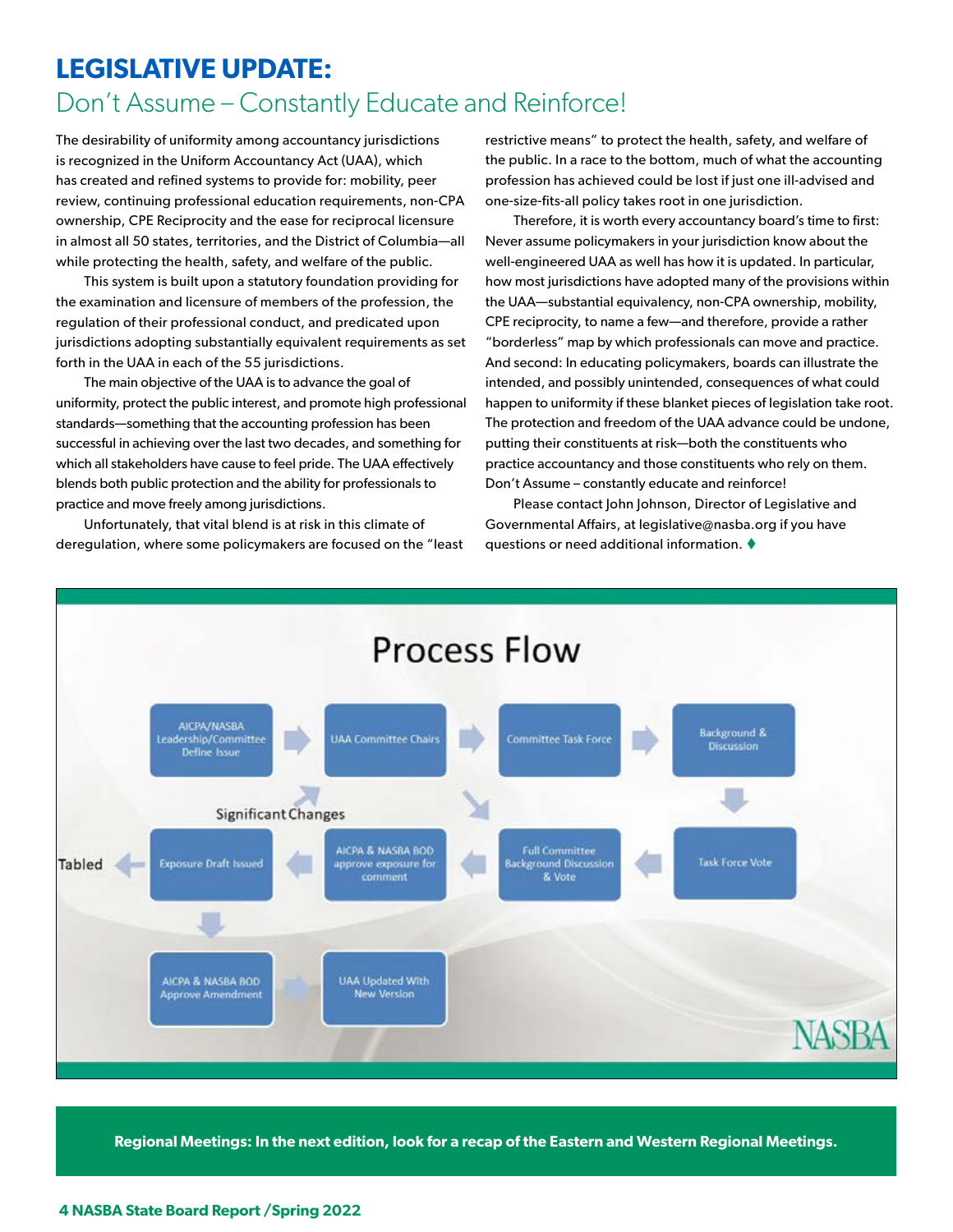#### <span id="page-4-0"></span>**NASBA/AICPA IQAB Signs MRA with CPA Ireland**

NASBA/American Institute of CPAs (AICPA), U.S. International Qualifications Appraisal Board (IQAB) and CPA Ireland signed a mutual recognition agreement (MRA) on May 31, 2022, that went into effect on June 2, 2022. The MRA will provide an abbreviated qualification pathway for eligible accounting professionals in the U.S. and Ireland to practice in the partner countries.

What does this mean for CPAs? Now, qualified U.S. CPAs will be eligible to obtain the CPA Ireland credential, a pathway to obtaining audit rights in Ireland, if the holders meet eligibility requirements detailed in the appendices of the MRA. Similarly, CPA Ireland credential holders will be eligible to obtain the U.S. CPA credential if the holders meet the requirements outlined in the MRA's appendices.

"I am pleased that after many years of discussions concerning a mutual recognition agreement with CPA Ireland, and in spite of



**Back Row: Eamonn Siggins, Chief Executive, CPA Ireland and W. Michael Fritz, Chair, NASBA. Front Row: Barry Melancon, President & CEO, AICPA; Aine Collins, President, CPA Ireland and Ken Bishop, President and CEO, NASBA.**

challenges resulting from the COVID-19 pandemic, our teams effectively managed the process to solidify a meaningful agreement," said Ken Bishop, President and CEO, NASBA.

Speaking on behalf of CPA Ireland, President Aine Collins stated, "This agreement provides an exciting new opportunity to Irish CPAs, helping them to travel further and avail of new opportunities in the U.S. and is also a very strong endorsement of the CPA Ireland qualification."

Leaders representing NASBA, AICPA and CPA Ireland met in New York to finalize the MRA. CPA Ireland credential holders will be able to apply for recognition in summer 2022.  $\blacklozenge$ 

#### **The Link Between COVID Relief Funds and Required Audits Rubin Appointed to New PCAOB**

According to a recent article featured on the Pennsylvania Institute of CPAs (PICPA)'s website, organizations that received more than \$750,000 in COVID relief funds could be required to have a single audit or a program audit. Subsequently, this will result in roughly 30,000 new single audits across the U.S.

If you are a practitioner and your client(s) received relief funding, you may want to explore compliance requirements or guidelines for frequently used programs by visiting online resources such as [SAM.gov under Assistance Listings](https://sam.gov/content/assistance-listings), [Restaurant](https://sam.gov/fal/4b72206335b64114a9899f3394002eea/view)  [Revitalization Fund](https://sam.gov/fal/4b72206335b64114a9899f3394002eea/view) or [the Shuttered Venue Operators Grant](https://sam.gov/fal/2f6ca4c940c3475dae40e56dbaf7b2e1/view)  [Program](https://sam.gov/fal/2f6ca4c940c3475dae40e56dbaf7b2e1/view). Additionally, the AICPA Governmental Audit Quality Center (GAQC) maintains a nonauthoritative [list of programs](https://www.aicpa.org/resources/download/gaqc-summary-of-ug-applicability-for-new-covid-19-related-programs) and the related audit requirements for review. However, if your client received payment from the Paycheck Protection Program and/or the Economic Injury Disaster Loan Emergency Advance, the funds are not subject to a single audit requirement.

Due to the high-risk nature of single audits, the GAQC continues to work with federal agencies to explain single audit requirements related to pandemic relief. If you are considering performing one, you should obtain the relevant competencies before providing this service for your client(s).  $\blacklozenge$ 

### **Advisory Group**

In May 2022, NASBA Past Chair Diane Rubin, CPA, was appointed to the newly formed Public Accounting Oversight Board (PCAOB) Standards and Emerging Issues Advisory Group (SEIAG). According to a recent PCAOB announcement, the SEIAG was established to advise on existing standards, proposed standards, potential new standards, and



**Diane Rubin**

emerging issues that are of significance to the PCAOB to protect the interests of investors and further the public interest in the preparation of informative, accurate, and independent audit reports. Following a nomination process launched in January 2022, the Board selected 12-members to serve through December 31, 2023. The SEIAG structure allows for a NASBA observer, currently Colleen K. Conrad, CPA, along with observers representing the Securities Exchange Commission (SEC), AICPA Auditing Standards Board and the International Ethics Standards Board for Accountants (IESBA). The advisory group held its first public meeting on Wednesday, June 15. ♦